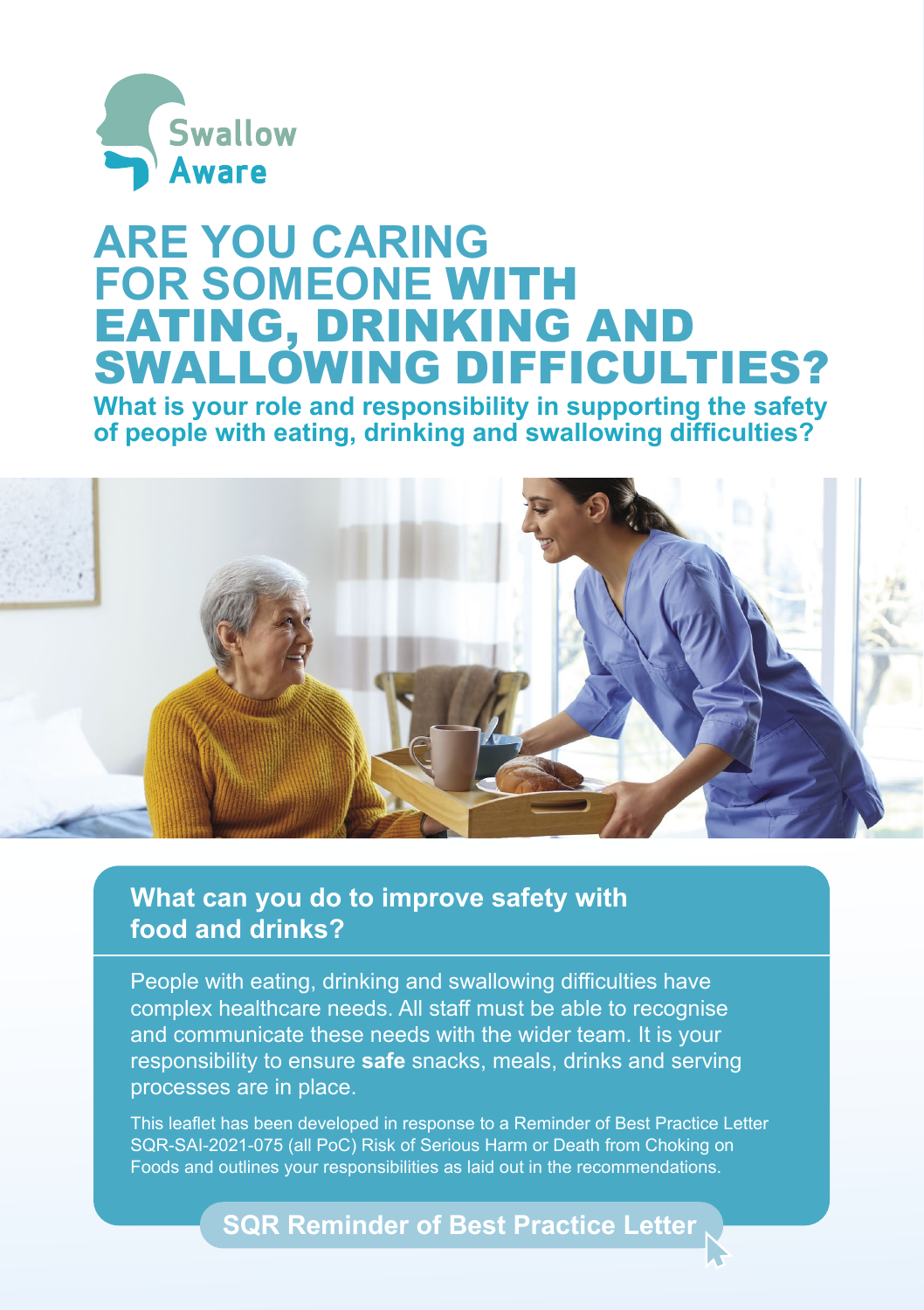## **All staff caring for people with eating, drinking and swallowing difficulties:**

- Refer to the person's most up-to-date Speech and Language Therapy (SLT) **'Eating, Drinking, Swallowing Recommendations Sheet'** within their care plan and strictly adhere to the recommendations.
- $\rightarrow$  Agreed communication and meal time systems must be in place to support the SLT Eating Drinking and Swallowing (EDS) recommendations. The agreed plan should be written down and communicated widely with all staff.
- $\rightarrow$  'Nil by Mouth' alerts or signs should be clearly visible near the person who is 'Nil by Mouth' and the NBM status communicated widely to all of the team at pivotal times during the day e.g. handovers / safety briefs.
- $\rightarrow$  You should highlight the needs of people with eating, drinking and swallowing difficulties at important times. You must communicate the needs of people with eating, drinking and swallowing difficulties at safety critical periods throughout the day; such as handover, meal and snack times, when moving between facilities, attending day centres or going out in the care of other people.
- $\rightarrow$  Ensure all team members are aware of eating, drinking and swallowing needs by implementing a 'SAFETY PAUSE' before serving food and drinks by asking each other "What patient safety issues for food and drinks must we be aware of today?"
- → Ensure foods or fluids that pose a risk to individuals with EDS difficulties are stored securely.

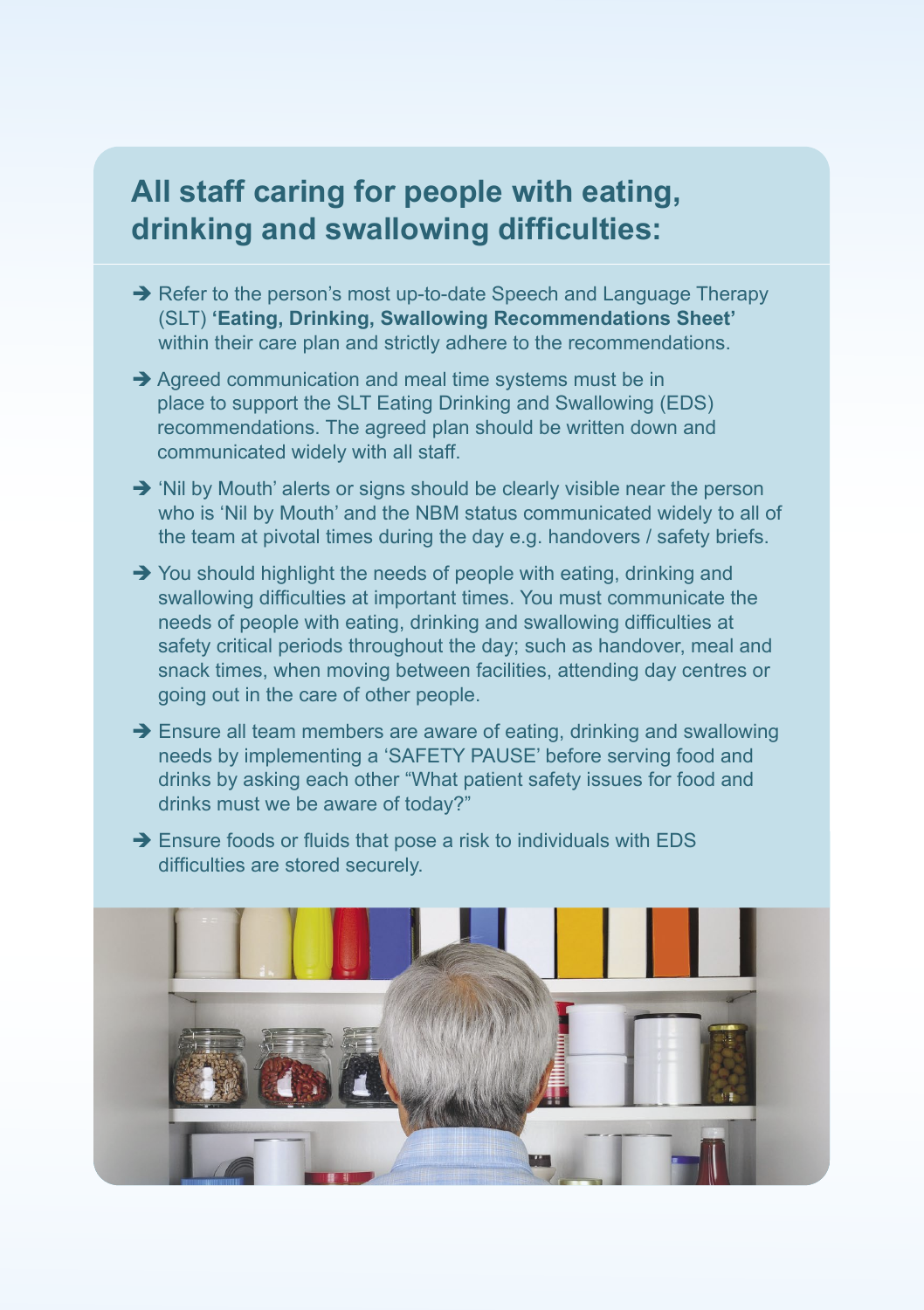## **Care & Catering Staff:**

- $\rightarrow$  Must complete the recommended eSwallow Awareness Training and keep it up-to-date.
- → You MUST be fully informed of the individual's SLT EDS recommendations before serving or assisting with food and drinks.
- → You must ensure unsafe foods and drinks are out of sight or out of reach of vulnerable people e.g. food on tea trolleys, nursing/admin stations and communal areas.
- Always check and be clear about the agreed/formal process for preparing, serving and delivering meals, drinks and snacks safely. If unsure check with the nurse or person in charge.
- Share eating, drinking and swallowing needs or concerns to all staff on duty with you and give a verbal and written handover to other care/catering staff as appropriate to your role.
- $\rightarrow$  Put a SAFETY PAUSE in place with your colleagues as part of the food and drinks serving process i.e. "What patient safety issues for food and drinks must we be aware of today?"

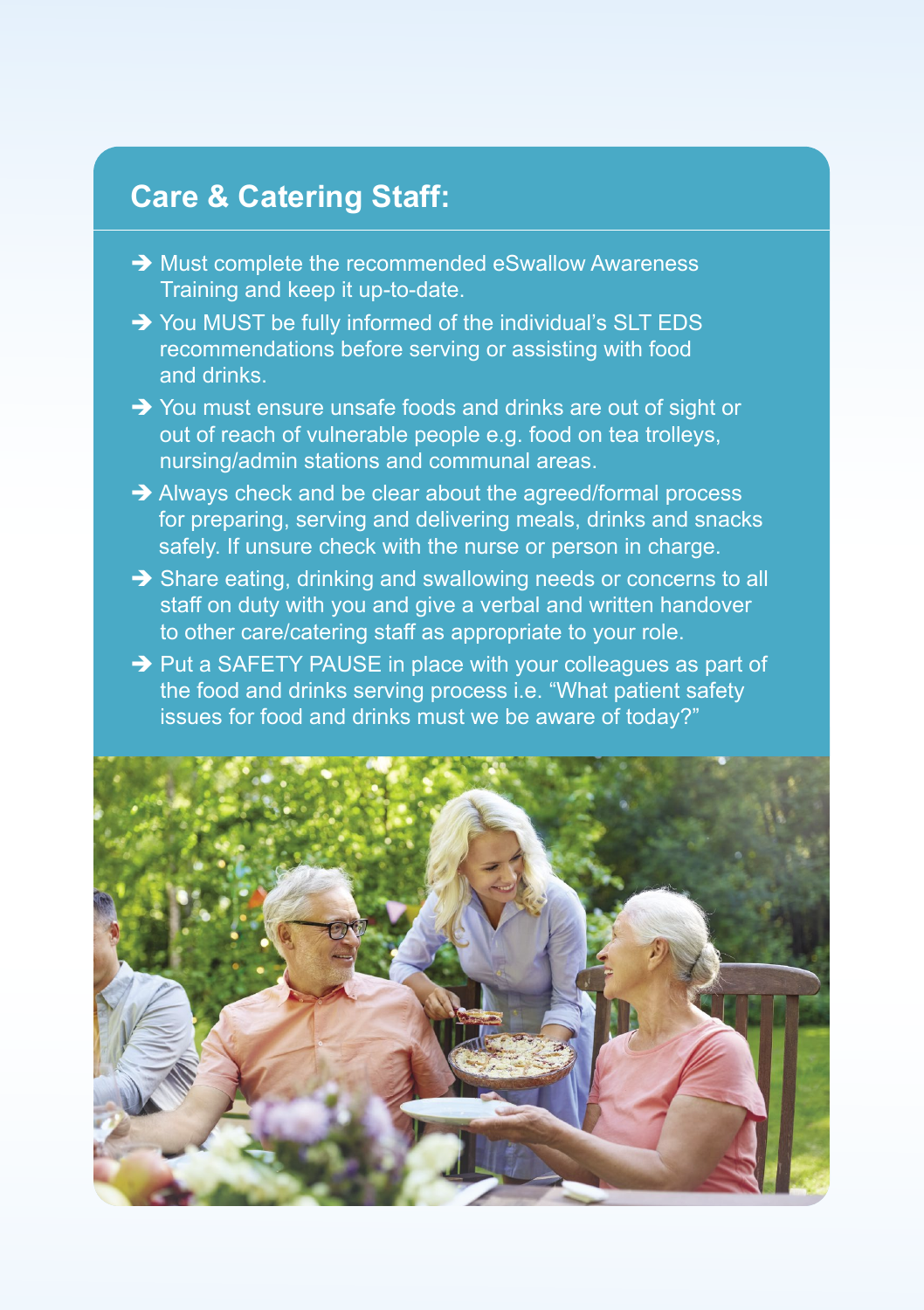### **Managers or Nurse in Charge:**

- → Ensure all team members/staff have completed recommended eSwallow Awareness Training. This will support them in identifying and managing the needs of people with EDS difficulties. Keep a record of this training for your staff.
- → Ensure sure Speech and Language Therapy 'EDS recommendations' are up to date, and any changes are effectively communicated with all staff, and filed where all staff can easily access the information.
- $\rightarrow$  Introduce a formal process to serve and deliver meals, drinks and snacks safely. Clearly identify team roles and responsibilities and include a SAFETY PAUSE. Systems should include domestic and catering staff.
- $\rightarrow$  Ensure there is a process for sharing information about swallowing difficulties at critical times such as mealtimes/snacktimes; upon transfer to other care settings and for outings.
- $\rightarrow$  Ensure there are adequate, safe, storage facilities for food/ drinks in communal areas.

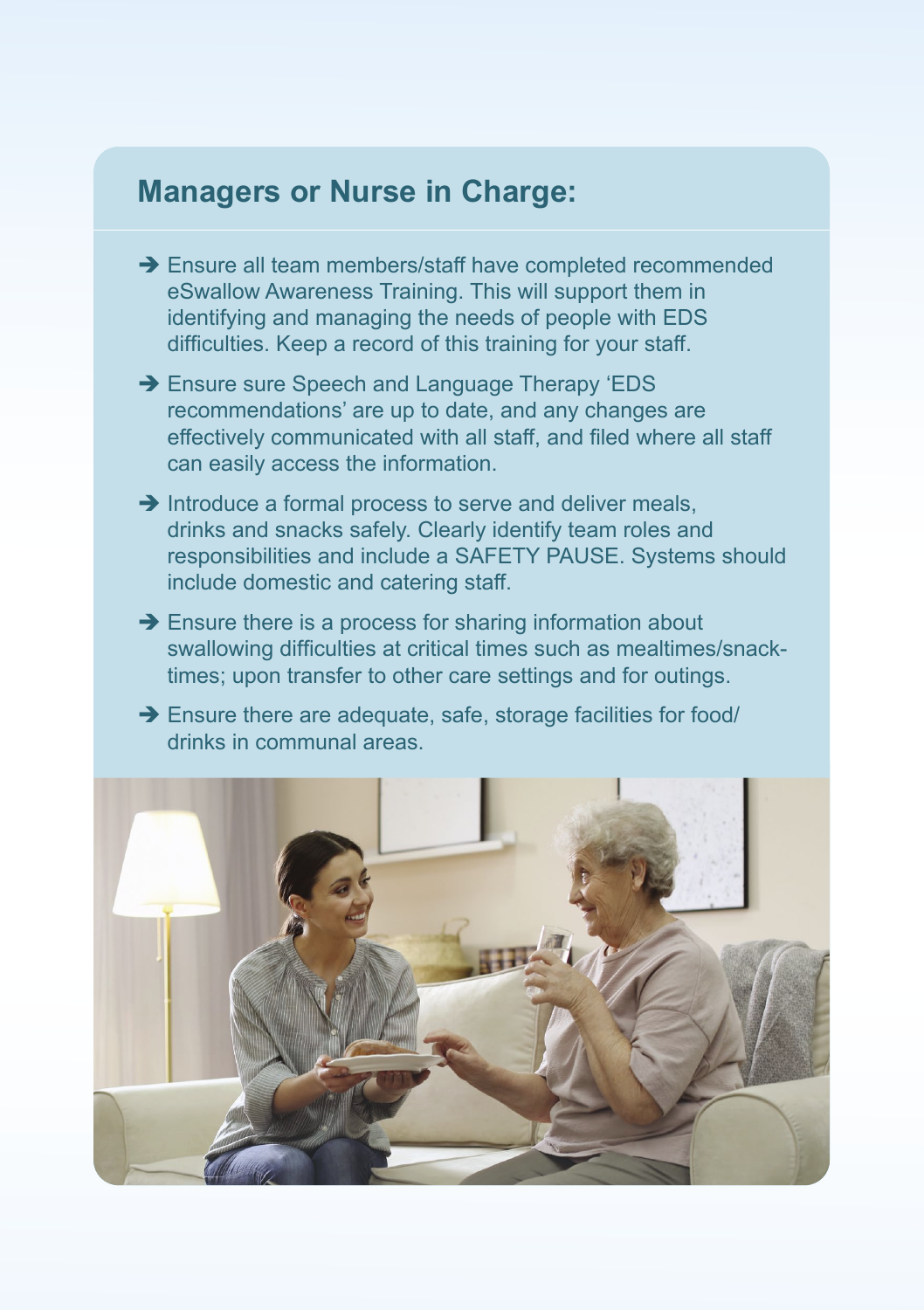## **Helpful Resources:**

 **Public Health Agency Dysphagia NI** [Dysphagia resources \(](https://www.publichealth.hscni.net/publications/dysphagia-resources)https://www.publichealth. hscni.net/publications/dysphagia-resources)

**→ Regionally endorsed Swallowing Awareness** (Dysphagia) Training for health and social care staff that provides the knowledge to manage and support people with eating, drinking and swallowing difficulties. You can access the training as follows:

- **→ HSC Trust Staff: Leadership Centre.** [Dysphagia \(www.hsclearning.com\)](www.hsclearning.com)
- **→ Care Homes:** by registration with HSC Learning
- **NISCC staff directed via** <https://learningzone.niscc.info/>

 **International Dysphagia Diet Standardisation Initiative (IDDSI) -** <https://iddsi.org>

> **Be careful! Be aware! Keep everyone safe!**